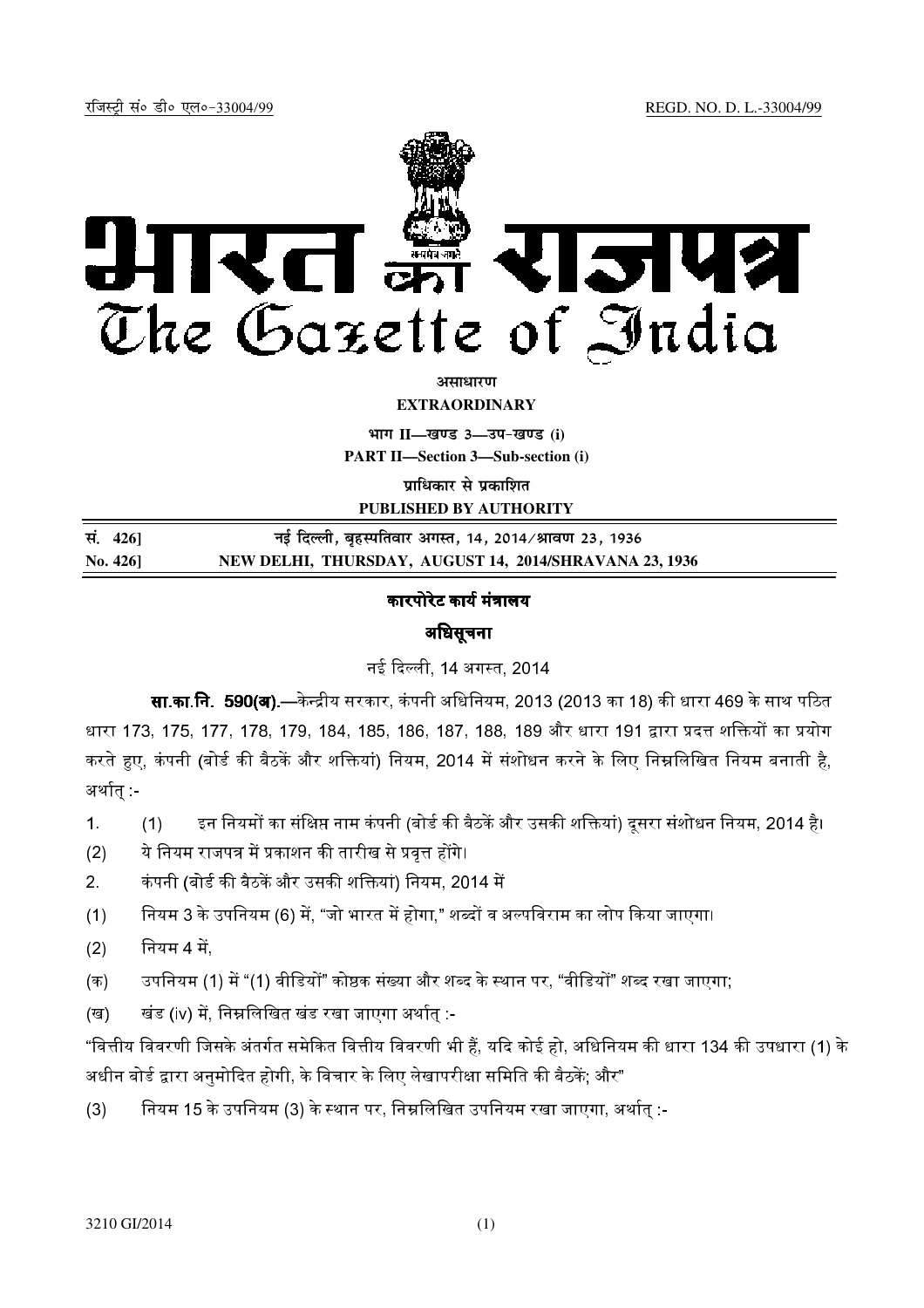"(3) धारा 188 की उपधारा (1) के पहले परंतुक के प्रयोजन के लिए, किसी विशेष संकल्प द्वारा कंपनी के पूर्व अनुमोदन के सिवाय, कंपनी कोई संव्यवहार नहीं करेगी जहां किसी वित्तीय वर्ष के दौरान पर्व संव्यवहारों के साथ या तो वैयक्तिक या उसके साथ संव्यवहार किया गया हो. –

(क) धारा 188 की उपधारा (1) के खंडों (क) से (ड ) के संबंध में, नीचे यथाउल्लिखित के अनुसार मानकों के साथ संविदाओं या करारों के रूप में हो -

(i) धारा 188 की उपधारा (1) के खंड (क) और खंड (ड.) में यथाउल्लिखित, कंपनी का व्यापारावर्त के दस प्रतिशत अथवा एक सौ करोड़ रुपए, जो भी कम हो, से अधिक की किसी वस्तु या सामग्री की प्रत्यक्ष या अभिकर्ता की नियुक्ति के माध्यम से बिक्रय, क्रय अथवा प्रदाय करना:

(ii) धारा 188 की उपधारा (1) के खंड (ख) और खंड (ड.) में यथाउल्लिखित, कंपनी के निवल मूल्य के दस प्रतिशत अथवा एक सौ करोड़ रुपए, जो भी कम हो, से अधिक की किसी प्रकार की संपत्ति की प्रत्यक्ष या अभिकर्ता की नियुक्ति के माध्यम से निपटान या क्रय करना;

(iii) धारा 188 की उपधारा (1) के खंड (ग) में यथाउल्लिखित कंपनी के निवल मूल्य के दस प्रतिशत या कंपनी के व्यापारावर्त के दस प्रतिशत या एक सौ करोड़ रुपए, जो भी कम हो, से अधिक की किसी प्रकार की संपत्ति को पट्टे पर देना:

(iv) धारा 188 की उपधारा (1) के खंड (घ) में यथाउल्लिखित कंपनी के वार्षिक व्यापारावर्त के दस प्रतिशत अथवा पचास करोड़ रुपए, जो भी कम हो, से अधिक की कोई सेवा, प्रत्यक्ष या अभिकर्ता की नियक्ति के माध्यम से लेना या प्रदान करना

स्पष्टीकरण - यह स्पष्ट किया जाता है कि उपखंड (i) से उपखंड (iv) में विनिर्दिष्ट सीमाएं किसी वित्त वर्ष के दौरान किए जाने वाले संव्यवहार अथवा संव्यवहारों पर वैयक्तिक रूप में अथवा पिछले संव्यवहार के साथ लाग होंगे।

(ख) धारा 188 की उपधारा (1) के खंड (च) में यथाउल्लिखित दो लाख पचास हजार रुपए से अधिक के मासिक पारिश्रमिक पर कंपनी. इसकी अनषंगी कंपनी अथवा सहयोगी कंपनी में किसी पद अथवा लाभ के स्थान पर नियक्ति: अथवा

(ग) धारा 188 की उपधारा (1) के खंड (छ) में यथाउल्लिखित कंपनी के निवल मूल्य के एक प्रतिशत से अधिक की किसी प्रतिभति अथवा व्यत्पन्नों के अभिदान के हामीदारी के लिए पारिश्रमिक।

स्पष्टीकरण – (1) उपर्यक्त उपनियमों में उल्लिखित व्यापारावर्त या निवल मल्य की गणना पिछले वित्तीय वर्ष के लेखापरीक्षित वित्तीय विवरणी के आधार पर की जाएगी।

(2) पर्ण स्वामित्व वाली अनषंगी कंपनी की दशा में. नियंत्री कंपनी द्वारा पारित विशेष संकल्प पर्ण स्वामित्व वाली अनषंगी कंपनी और नियंत्री कंपनी के बीच संव्यवहार के प्रयोजन के लिए पर्याप्त होगा।

(3) धारा 101 के अनुसरण में आयोजित साधारण बैठक की सूचना के साथ संलग्न किए जाने वाले स्पष्टीकरण विवरण में निम्नलिखित विशिष्टियां होंगी. अर्थात :-

(क) संबंधित पक्ष का नाम<u>;</u>

(ख) निदेशक या प्रमख प्रबंधकीय कार्मिक, जो संबंधित है, यदि कोई हो, का नाम:

(ग) संबंध की प्रकृति;

(घ) — संविदा या करार की प्रकृति, सारत: शर्तें, धनीय मृल्य और अन्य विष्टियां;

(ड.) प्रस्तावित संकल्प पर किसी विनिश्चिय को लेने के लिए सदस्यों के लिए कोई अन्य संगत या महत्वपर्ण कोई अन्य जानकारी।"

[फा.सं.1/32/2013-सीएल-V-पार्ट]

अमरदीप सिंह भाटिया, संयुक्त सचिव

## **टिप्पण**: मल अधिसचना भारत के राजपत्र में. संख्या सा.का.नि.240(अ.) तारीख 31.03.2014 द्वारा प्रकाशित की गई थी और अधिसचना संख्या सा.का.नि.398(अ.) तारीख 12.06.2014 द्वारा इसमें संशोधन किया गया था।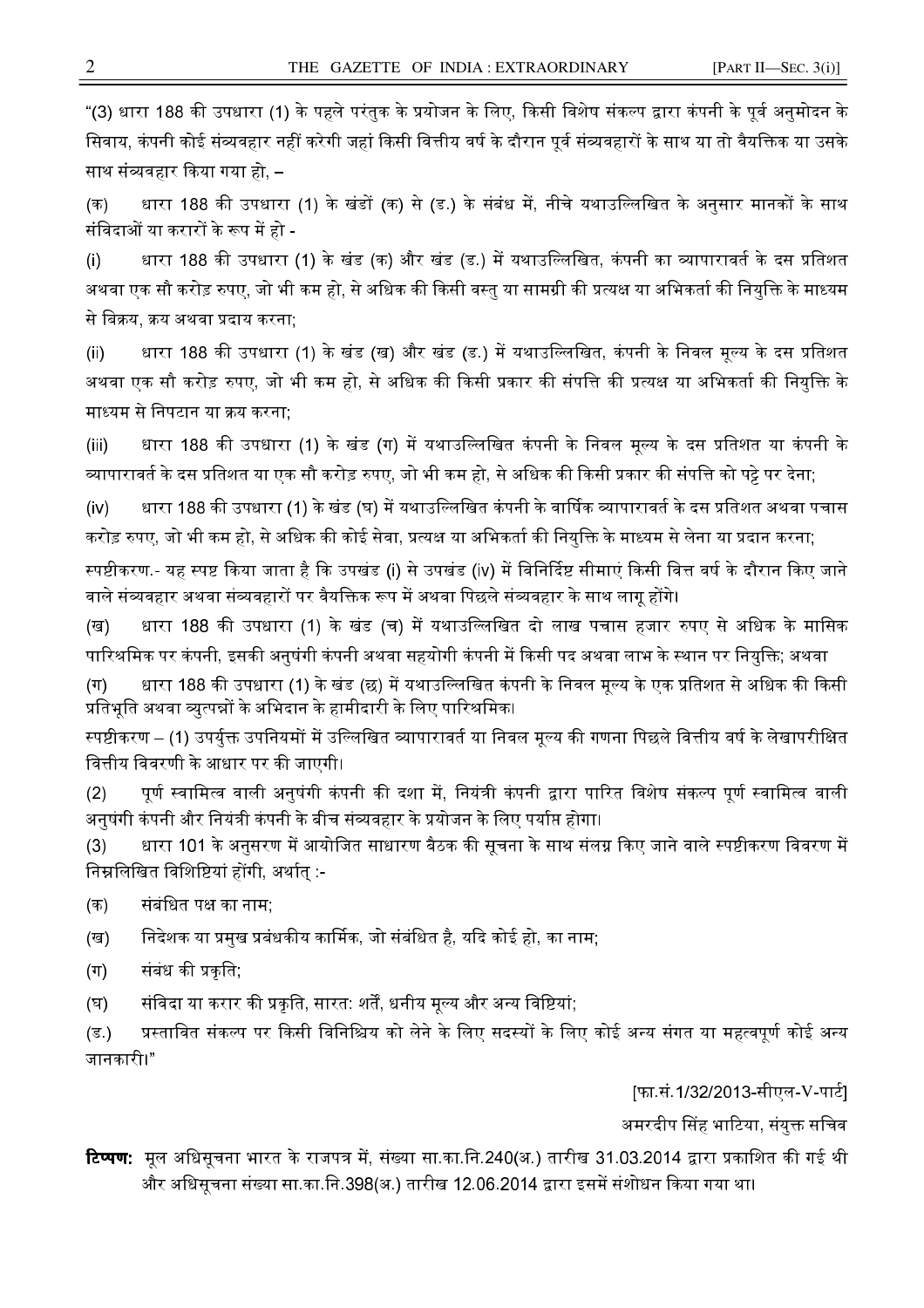# **MINISTRY OF CORPORATE AFFAIRS NOTIFICATION**

New Delhi, the 14th August, 2014

**G.S.R. 590(E).—**In exercise of the powers conferred under sections 173, 175, 177, 178, 179, 184, 185, 186, 187, 188, 189 and section 191 read with section 469 of the Companies Act, 2013 (18 of 2013), the Central Government hereby makes the following rules to amend the Companies (Meetings of Board and its Powers) Rules, 2014, namely:—

1. (1) These rules may be called the Companies (Meetings of Board and its Powers) Second Amendment Rules, 2014.

(2) They shall come into force on the date of their publication in the Official Gazette.

2. In the Companies (Meetings of Board and its Powers) Rules, 2014, -

(1) in rule 3, in sub-rule (6), the words and commas ",which shall be in India," shall be omitted.

 $(2)$  in rule 4,—

(a) in sub-rule (1), for the brackets, figure and word "(1) The", the word "The" shall be substituted;

(b) in clause (iv), for the words "consideration of accounts", the words "consideration of financial statement including consolidated financial statement, if any, to be approved by the Board under sub-section (1) of section 134 of the Act" shall be substituted.

(3) in rule 15, for sub-rule (3), the following sub-rule shall be substituted, namely:—

"(3) For the purposes of first proviso to sub-section (1) of section 188, except with the prior approval of the company by a special resolution, a company shall not enter into a transaction or transactions, where the transaction or transactions to be entered into,—

(a) as contracts or arrangements with respect to clauses (a) to (e) of sub-section (1) of section 188, with criteria as mentioned below -

(i) sale, purchase or supply of any goods or materials, directly or through appointment of agent, exceeding ten per cent. of the turnover of the company or rupees one hundred crore, whichever is lower, as mentioned in clause (a) and clause (e) respectively of sub-section (1) of section 188;

(ii) selling or otherwise disposing of or buying property of any kind, directly or through appointment of agent, exceeding ten per cent. of net worth of the company or rupees one hundred crore, whichever is lower, as mentioned in clause (b) and clause (e) respectively of sub-section (1) of section 188;

(iii) leasing of property of any kind exceeding ten per cent. of the net worth of the company or ten per cent. of turnover of the company or rupees one hundred crore, whichever is lower, as mentioned in clause (c) of sub-section (1) of section 188;